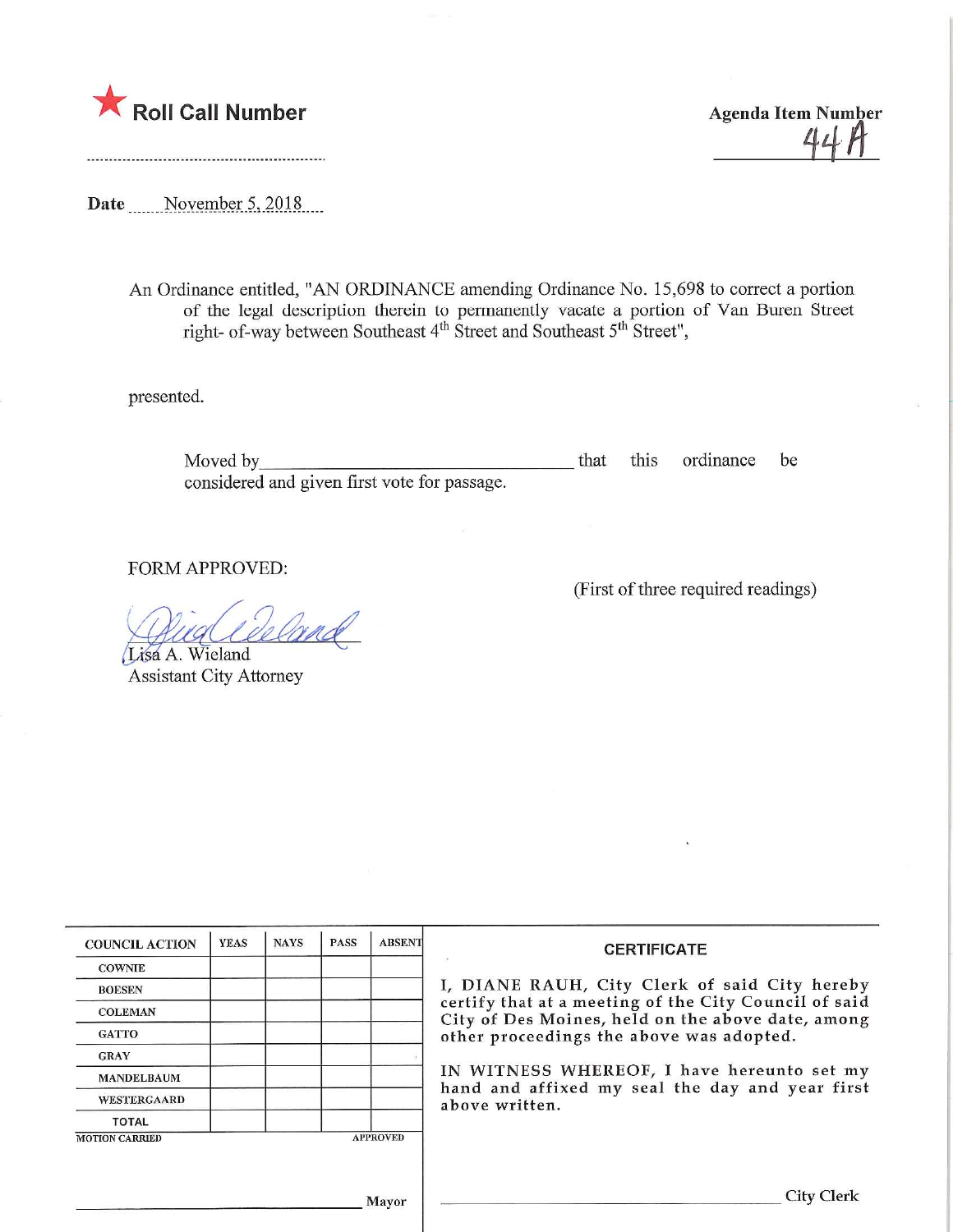Prepared by: Lisa A, Wieland, Assistant City Attorney, 400 Robert D. Ray Drive, Des Moines, Iowa 50309 (515) 283-4124 Return to: City Clerk's Office, 400 Robert D. Ray Drive, Des Moines, Iowa 50309

## ORDINANCE NO.

AN ORDINANCE amending Ordinance No. 15,698 to correct a portion of the legal description therein to permanently vacate a portion of Van Buren Street right-of-way between Southeast 4<sup>th</sup> Street and Southeast 5<sup>th</sup> Street.

WHEREAS, all prior requirements of law pertaining to the vacation of public right-of-way have been fully observed; and

WHEREAS, due to a scrivener's error in Ordinance No. 15,698, it is desirable that a portion of Ordinance No. 15,698 be amended and the public right-of-way herein described be vacated;

NOW, THEREFORE, BE IT ORDAINED by the City Council of the City of Des Moines, Iowa:

Sec. 1. That amending Ordinance No. 15,698 to repeal the legal description and replace said legal description by permanently vacating aportion of Van Buren Street right-of-way between Southeast 4<sup>th</sup> Street and Southeast 5<sup>th</sup> Street, more specifically described as follows, be and is hereby approved:

THAT PART OF EXISTING VAN BUREN STREET RIGHT-OF-WAY IN THE OFFICIAL PLAT OF THAT PART OF LOT 2 OF THE OFFICIAL PLAT OF THE WEST 1/2 OF SECTION 10-78-24, MORE PARTICULARLY AS FOLLOWS:

COMMENCING AT THE SOUTHWEST CORNER OF LOT 1 OF BLOCK 11 OF THE SECOND PLAT OF CLIFTON HEIGHTS, AN OFFICIAL PLAT; THENCE 206.89' (M) N14° 21' 19.35"E TO THE POINT OF BEGINNING; THENCE 37.91' (M) N24° 47' 47.31"E, THENCE 34.28' (M) N65° 10' 15.58"W, THENCE 91.06' (M) N63° 54' 33.65"W, THENCE 28.85'(M) N26° 05'26.35"E, THENCE 223.28 (M)S63° 54'33.65"E, THENCE 66.02' (M) S24° 47' 47.31"W, THENCE 98.59 (M) N63° 54' 33.65"W TO POrNT OF BEGINNING.

Sec. 2. The City of Des Moines hereby reserves an easement upon the property described above for the continued use and maintenance of any utilities now in place, with the right of enty for servicing same.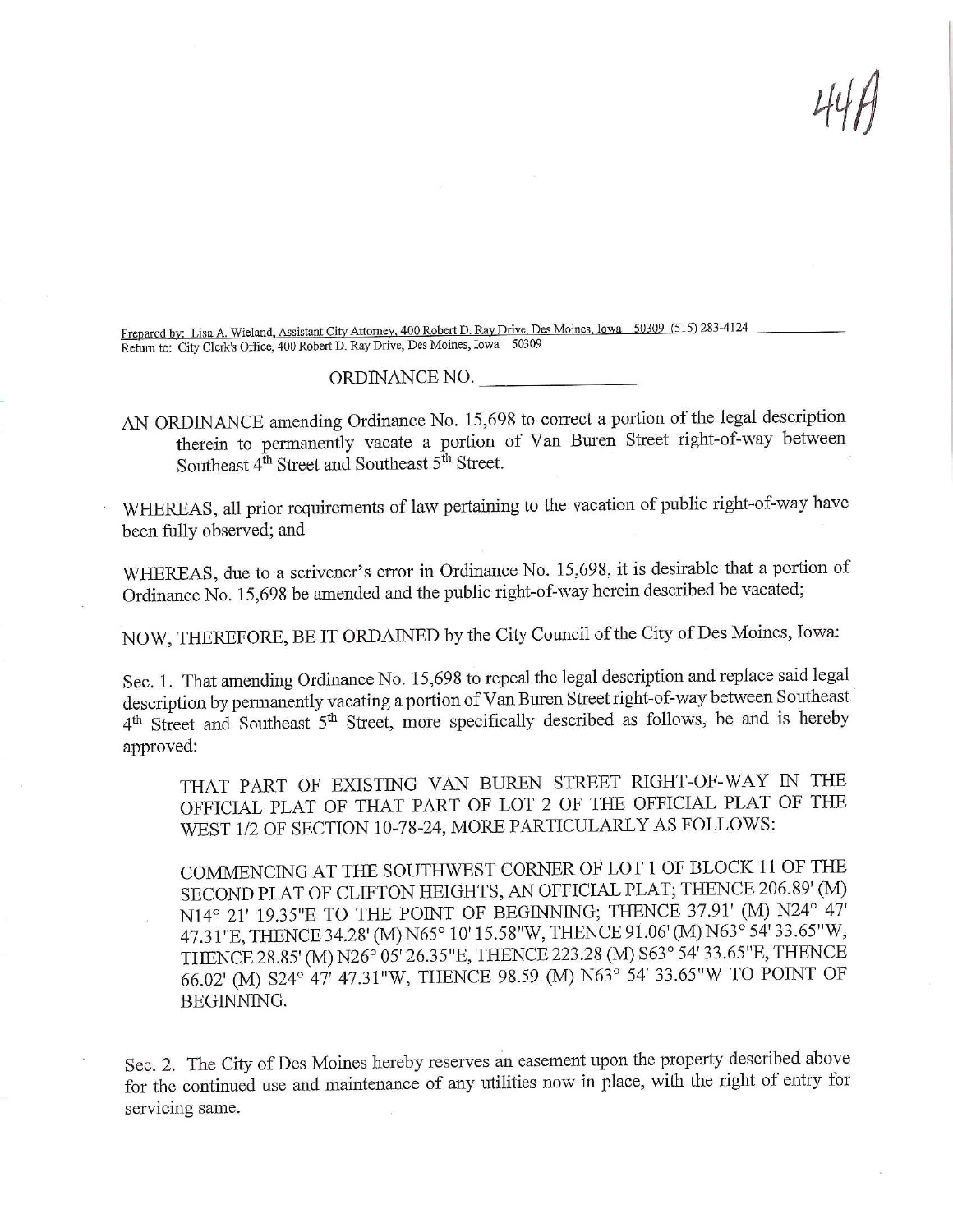Sec. 3. That the City Clerk is hereby authorized and directed to cause certified copies of this imance and proof of publication thereof together with proof the  $P_{\text{e}^{\text{c}}}\text{cos}^2 t$  of the notice of  $P_{\text{o}}\text{lk}$  County put hearing on this matter to be properly filed in the office of Iowa.

Sec. 4. This ordinance shall be in full force and effect from and after its passage and publication as provided by law.

Sec. 5. A corrected copy of Ordinance No. 15,698 reflecting this amendment, is attached hereto for reference.

FORM APPROVED:

Deland

Lisa A. Wieland Assistant City Attorney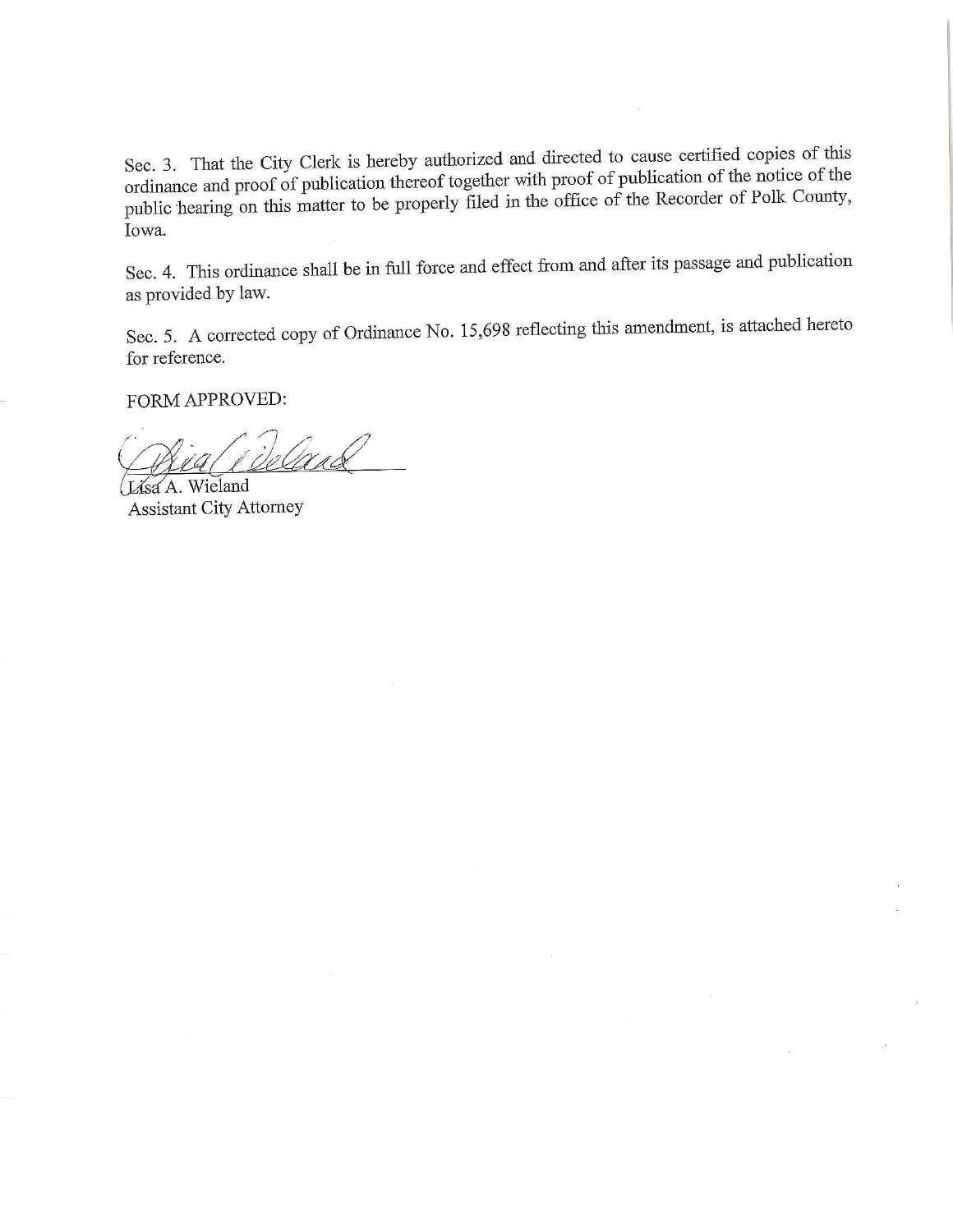Prepared by: Lisa A. Wieland, Assistant City Attomey, 400 Robert D. Ray Drive, Des Moines, Iowa 50309 (515) 283-4124 Return to: City Clerk's Office, 400 Robert D. Ray Drive, Des Moines, Iowa 50309

## CORRECTED ORDINANCE NO. 15,698

AN ORDINANCE vacating a portion of Van Buren Street right-of-way between Southeast 4th Street and Southeast 5th Street.

WHEREAS, all prior requirements of law pertaining to the vacation of public right-of-way have been fully observed; and

WHEREAS, it is desirable that the public right-of-way herein described be vacated;

NOW, THEREFORE, BE IT ORDAINED by the City Council of the City of Des Moines, Iowa:

Sec. 1. That a portion of Van Buren Street right-of-way between Southeast 4th Street and Southeast 5th Street, more specifically described as follows, be and is hereby vacated:

THAT PART OF EXISTING VAN BUREN STREET RIGHT-OF-WAY IN THE OFFICIAL PLAT OF THAT PART OF LOT 2 OF THE OFFICIAL PLAT OF THE PFICIAL PLAT OF THAT TAKE OF THE OFFICIAL ARE FOLLOWS: WEST 1/2 OF SECTION 10-78-24, MORE PARTICULARLY

COMMENCING AT THE SOUTHWEST CORNER OF LOT 1 OF BLOCK 11 OF THE SECOND PLAT OF CLIFTON HEIGHTS, AN OFFICIAL PLAT; THENCE 206.89' (M) N14° 21' 19.35"E TO THE POINT OF BEGINNING; THENCE 37.91' (M) N24° 47' 47.31"E, THENCE 34.28' (M) N65° 10' 15.58"W, THENCE 91.06' (M) N63° 54' 33.65"W, THENCE 28.85' (M) N26° 05' 26.35"E, THENCE 223.28 (M) S63° 54' 33.65"E, THENCE  $T_{\text{HENCE}}$  28.85' (M) N26' 05' 26.35" ETHER OF 22.28 (A) N53° 54' 33.65"W TO POINT OF  $66.02$  (M) S24° 47' 47.31° W, THENCE 98.59 (M) BEGINNING.

 $\mathcal{S}$  Eq. 2. The City of Des Monics hereby reserves and the property in place, with the proper of entry for for the continued use and maintenance of  $\frac{1}{2}$ servicing same.